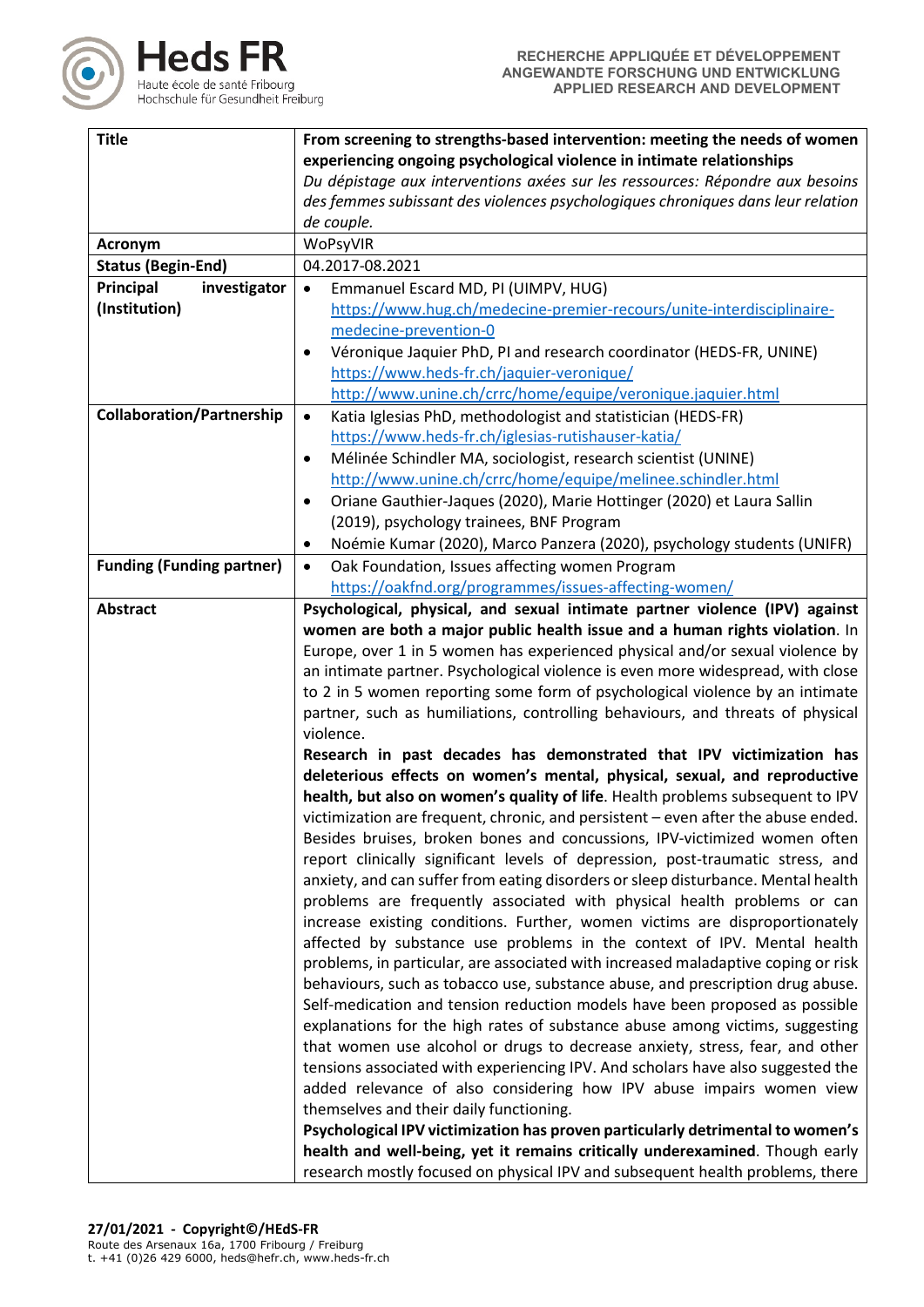|                       | is increased evidence of the pervasive negative impacts of psychological IPV as<br>well. Further, the co-occurrence of psychological, physical, and sexual IPV has a<br>cumulative impact on women's mental and physical health. In particular, studies<br>have underscored that the severity of women's mental health problems<br>increased when psychological IPV co-occurs with physical or sexual IPV, but most<br>importantly that psychological IPV alone is detrimental to women's mental<br>health. |
|-----------------------|-------------------------------------------------------------------------------------------------------------------------------------------------------------------------------------------------------------------------------------------------------------------------------------------------------------------------------------------------------------------------------------------------------------------------------------------------------------------------------------------------------------|
|                       | There is a critical need for more research investigating the possible mediators                                                                                                                                                                                                                                                                                                                                                                                                                             |
|                       | and moderators of the IPV-related abuse-trauma link to inform intervention.                                                                                                                                                                                                                                                                                                                                                                                                                                 |
|                       | Research suggests that various cognitive and emotional factors mediate the                                                                                                                                                                                                                                                                                                                                                                                                                                  |
|                       | effects of IPV-related trauma on negative mental health sequelae. Negative                                                                                                                                                                                                                                                                                                                                                                                                                                  |
|                       | cognitions (e.g., attributions of self-blame) and emotions (e.g., shame), emotion                                                                                                                                                                                                                                                                                                                                                                                                                           |
|                       | dysregulation, and maladaptive coping may be particularly important for                                                                                                                                                                                                                                                                                                                                                                                                                                     |
|                       | understanding mental health outcomes and trauma recovery.                                                                                                                                                                                                                                                                                                                                                                                                                                                   |
|                       | While many studies have investigated the negative consequences associated                                                                                                                                                                                                                                                                                                                                                                                                                                   |
|                       | with psychological IPV experiences, few have considered protective factors and                                                                                                                                                                                                                                                                                                                                                                                                                              |
|                       | resilience. Women's personal and social resources vary and thus differentially                                                                                                                                                                                                                                                                                                                                                                                                                              |
|                       | impact the extent to which they evidence health problems subsequent to IPV                                                                                                                                                                                                                                                                                                                                                                                                                                  |
|                       | victimization. In particular, it is important to examine the impact of IPV                                                                                                                                                                                                                                                                                                                                                                                                                                  |
|                       | victimization in the context of women's personal (e.g., self-efficacy,                                                                                                                                                                                                                                                                                                                                                                                                                                      |
|                       | empowerment, coping) and social resources (e.g., social support, social                                                                                                                                                                                                                                                                                                                                                                                                                                     |
|                       | reactions, resource utilization) to better identify targets for intervention<br>development.                                                                                                                                                                                                                                                                                                                                                                                                                |
|                       | To date, women's strengths, capabilities, and resilience in the face of                                                                                                                                                                                                                                                                                                                                                                                                                                     |
|                       | psychological IPV victimization remain insufficiently examined, even though                                                                                                                                                                                                                                                                                                                                                                                                                                 |
|                       | these elements are essential to inform intervention strategies that meet the                                                                                                                                                                                                                                                                                                                                                                                                                                |
|                       | specific needs of women's experiencing ongoing psychological IPV. To address                                                                                                                                                                                                                                                                                                                                                                                                                                |
|                       | the research and clinical gaps highlighted above, the present study aims:                                                                                                                                                                                                                                                                                                                                                                                                                                   |
|                       | 1. To better understand women's experiences of psychological IPV and                                                                                                                                                                                                                                                                                                                                                                                                                                        |
|                       | specific intervention needs by combining clinical assessments and narrative                                                                                                                                                                                                                                                                                                                                                                                                                                 |
|                       | interviews; specifically:                                                                                                                                                                                                                                                                                                                                                                                                                                                                                   |
|                       | a. To document the co-occurrence of psychological, physical, and                                                                                                                                                                                                                                                                                                                                                                                                                                            |
|                       | sexual IPV victimization, and their impact on women's health and                                                                                                                                                                                                                                                                                                                                                                                                                                            |
|                       | relationship functioning;                                                                                                                                                                                                                                                                                                                                                                                                                                                                                   |
|                       | To identify risk and protective factors as mediators and moderators<br>b.                                                                                                                                                                                                                                                                                                                                                                                                                                   |
|                       | of the psychological IPV abuse-trauma link; and                                                                                                                                                                                                                                                                                                                                                                                                                                                             |
|                       | To examine women's adaptive coping strategies, personal<br>c.                                                                                                                                                                                                                                                                                                                                                                                                                                               |
|                       | strengths, and social resources and support.<br>To identify barriers in screening, protecting, and empowering women<br>2.                                                                                                                                                                                                                                                                                                                                                                                   |
|                       | experiencing psychological IPV; specifically:                                                                                                                                                                                                                                                                                                                                                                                                                                                               |
|                       | a. To examine health, social work, and criminal justice professionals'                                                                                                                                                                                                                                                                                                                                                                                                                                      |
|                       | definitions and theories of psychological IPV;                                                                                                                                                                                                                                                                                                                                                                                                                                                              |
|                       | b. To document policy, legal, and institutional limitations to providing                                                                                                                                                                                                                                                                                                                                                                                                                                    |
|                       | adequate services to women; and                                                                                                                                                                                                                                                                                                                                                                                                                                                                             |
|                       | To identify promising avenues for targeted interventions.<br>c.                                                                                                                                                                                                                                                                                                                                                                                                                                             |
| <b>Field partners</b> | Unité interdisciplinaire de médecine et de prévention de la violence,<br>$\bullet$                                                                                                                                                                                                                                                                                                                                                                                                                          |
|                       | Département de médecine de premier recours, Hôpitaux universitaire de                                                                                                                                                                                                                                                                                                                                                                                                                                       |
|                       | Genève                                                                                                                                                                                                                                                                                                                                                                                                                                                                                                      |
|                       | Commission consultative sur les violences domestiques et institutions                                                                                                                                                                                                                                                                                                                                                                                                                                       |
|                       | représentées, Genève                                                                                                                                                                                                                                                                                                                                                                                                                                                                                        |
|                       | Centre d'accueil MalleyPrairie, Lausanne                                                                                                                                                                                                                                                                                                                                                                                                                                                                    |
|                       | Service d'aide aux victimes, Centre LAVI & Solidarité Femmes, Neuchâtel                                                                                                                                                                                                                                                                                                                                                                                                                                     |